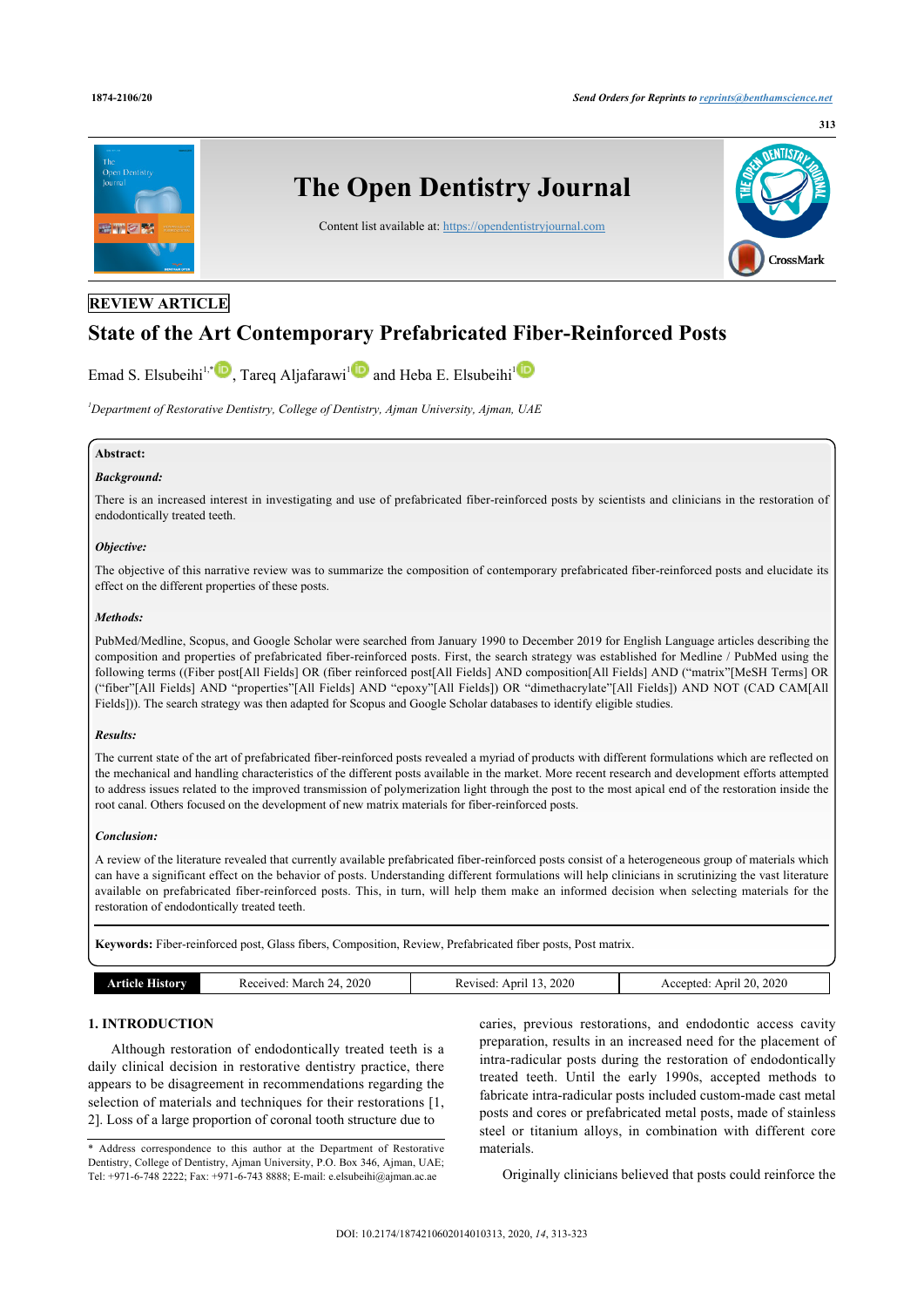root canal treated teeth [3]. However, later studies have pointed out that posts do not strengthen teeth. In fact, these studies demonstrated that the preparation of a post space and the placement of a metal post can weaken the root and may lead to root fracture [4 - 7]. These and other studies have, therefore, suggested that a post should be used only when the remaining coronal tooth tissue can no longer provide adequate support and retention for the coronal restoration [8, 9].

Disadvantages of metallic posts such as the risk of corrosion, root fractures, loss of retention, coupled with increased demand for aesthetic restorations that necessitates placement of aesthetic posts underneath all ceramic crowns led to the development of posts made of aesthetic materials such as ceramic zirconia [10], fiber-reinforced composites [11], and polyetherketoneketone (PEKK) [12]. Among these, fiberreinforced posts attracted the attention of researchers and clinicians alike, resulting in increased use of these posts in clinical situations. The increased demand for fiber-reinforced posts resulted in the development of an enormous variety of fiber-reinforced posts with different compositions. Studies have shown that different prefabricated fiber-reinforced posts exhibited variations with regard to mechanical properties [13, 14], ability to transmit polymerization light [15, 16], radiopacity [17], as well as interactions with different materials such as luting cements and composite core materials [11, 18].

Therefore, understanding the differences in the composition of the various prefabricated fiber-reinforced posts is essential for clinicians to be able to select appropriate materials for the restoration of endodontically treated teeth. Hence, the aim of this narrative review is to summarize the current knowledge on the composition of contemporary prefabricated fiber-reinforced posts.

#### **2. MATERIALS AND METHODS**

It is well accepted that systematic reviews follow a predetermined method to methodically search, select, appraise, synthesize, and analyze the literature [19]. As systematic reviews are designed to answer focused questions, they do not allow for a comprehensive insight of some topics particularly those tracing the development of a clinical concept [19 - 21], such as that of the current review on the different compositions of prefabricated contemporary fiber-reinforced posts. The question to be answered in this review was "what are the different formulations/compositions of prefabricated fiberreinforced posts?". To answer this, a narrative review was used to avoid losing valuable information that may occur as a result of the strict inclusion/exclusion criteria used in systematic reviews, thus allowing for the selection of relevant literature to the question.

For this review, the literature search was carried out using the electronic databases PubMed/Medline, Scopus, and Google Scholar from January 1990 to December 2019. The search strategy was first established for Medline *via* PubMed using the following terms: ((Fiber post[All Fields] OR (fiber reinforced post[All Fields] AND composition[All Fields] AND ("matrix"[MeSH Terms] OR ("fiber"[All Fields] AND

"properties"[All Fields] AND "epoxy"[All Fields]) OR "dimethacrylate"[All Fields]) AND NOT (CAD CAM[All Fields])). The search strategy was then adapted for Scopus and Google Scholar databases to identify eligible studies. Additionally, hand searching of retrieved articles was also performed for further relevant publications. The search was limited to English language literature.

The articles screened were divided into relevant or nonrelevant for the present review based on the following inclusion criteria; 1) articles describing the composition of prefabricated fiber-reinforced posts, and 2) properties as related to the composition of prefabricated fiber-reinforced posts. Articles describing custom-made fiber posts and CAD-CAM made posts were excluded.

## **3. RESULTS**

A total of 2640 articles were identified from the three electronic databases (Fig. **1**). First, the identified articles were uploaded into a reference manager software library (Zotero, Corporation for Digital Scholarship, NY) and duplicate articles were excluded. The titles and abstracts of the remaining articles were then screened by two independent reviewers (T.A and H.E.E). Three hundred and twenty-seven articles satisfied the inclusion criteria and were selected for full-text reading. Following readings of full-text articles, 53 articles were selected. The inclusion of articles was based on discussions between the two reviewers. To assess consistency among the reviewers, the inter-reviewer reliability was calculated (Cohen's Kappa Index Value 0.886 [95% CI 0.950; 0.82]; p = 0.001). Disagreements between the two reviewers were resolved through discussion with the third reviewer (E.S.E.). A hand search of the selected articles yielded further 4 articles that were considered pertinent to the topic. Ultimately, 57 articles [1 - 3, 5 - 18, 22 - 61] were included in this review.

Information from the selected articles was synthesized in this narrative review under the following headings; i) historical background, ii) advantages of fiber-reinforced posts, iii) composition of fiber-reinforced posts, and iv) conclusions, as described in the following sections.

#### **4. HISTORICAL BACKGROUND**

Fiber-reinforced posts introduced in the early 1990s [22]as an alternative to cast post-and-core metal posts [1, 23, 24]. The technology of fiber-reinforced posts development was based on the principles of fiber-reinforced acrylic and composites. The dental use of this technology started in the 1960s to strengthen acrylic base materials for removable partial dentures [25]. This was followed by the attempts to combine reinforcing fibers with dimethacrylate composite resin to be used for the fabrication of fixed partial dentures [26, 27].

The first introduced fiber-reinforced post, namely Composipost® , consisted of carbon/graphite fibers embedded in an epoxy resin matrix [22]. They were characterized by good mechanical properties, such as high stiffness and tensile strength, in addition to electrical conductivity and comparatively low toxicity [28, 29].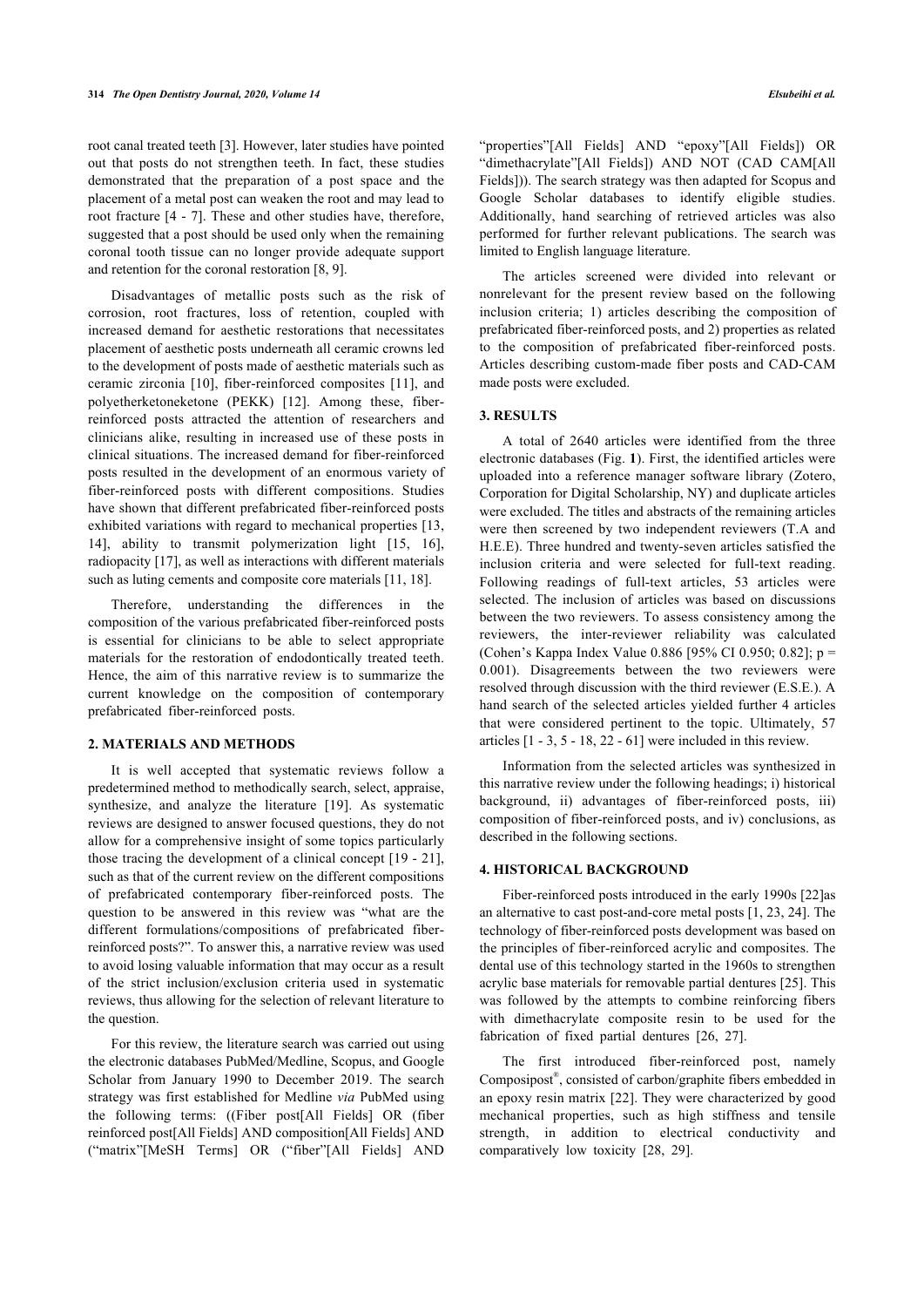

Fig. (1). Flowchart of the screening and selection process.

The main drawbacks of carbon fiber-reinforced posts were their black color limiting their use under all-ceramic and composite restorations in areas of high aesthetic demand, and their radiolucency, which made it difficult to identify these posts on radiographs due to the carbon content [30, 31]. These limitations of carbon fiber-reinforced posts led to the development of fiber-reinforced posts with more esthetic and radiopaque properties using silica fibers in the form of quartz or glass fibers embedded in a polymer matrix [30, 31].

## **5. ADVANTAGES OF FIBER-REINFORCED POSTS**

It has been suggested that the most significant advantage of fiber-reinforced posts as compared to other metallic, or ceramic posts is their modulus of elasticity. Several authors believe that the similarity between the elastic moduli of fiber-reinforced posts and dentine will distribute the stress and less likely to

cause root fracture in endodontically treated teeth as compared to metal posts [22, 32, 33]. The modulus of elasticity of glass fiber posts, however, has been shown to range from 20- 56 GPa [34, 35], which is relatively close to that of dentin (range between 18 - 20 GPa) as compared to that of cast metal alloy and prefabricated metal posts which range from 86 - 200 GPa [34]. Therefore, the elastic moduli of some prefabricated fiberreinforced posts is about 2-3 times, whereas that of metal posts is about 4-10 times that of dentine [34].

The other advantage of fiber-reinforced posts is their ability to bond with most resin cements and resin-based composite core materials. Luting of the fiber-reinforced post to the dentinal wall with resin cement gives advantages like reducing the wedging effect of the post in root canal thus reducing the incidence of root fracture [36 - 38].

Fiber-reinforced posts also overcome limitations of metal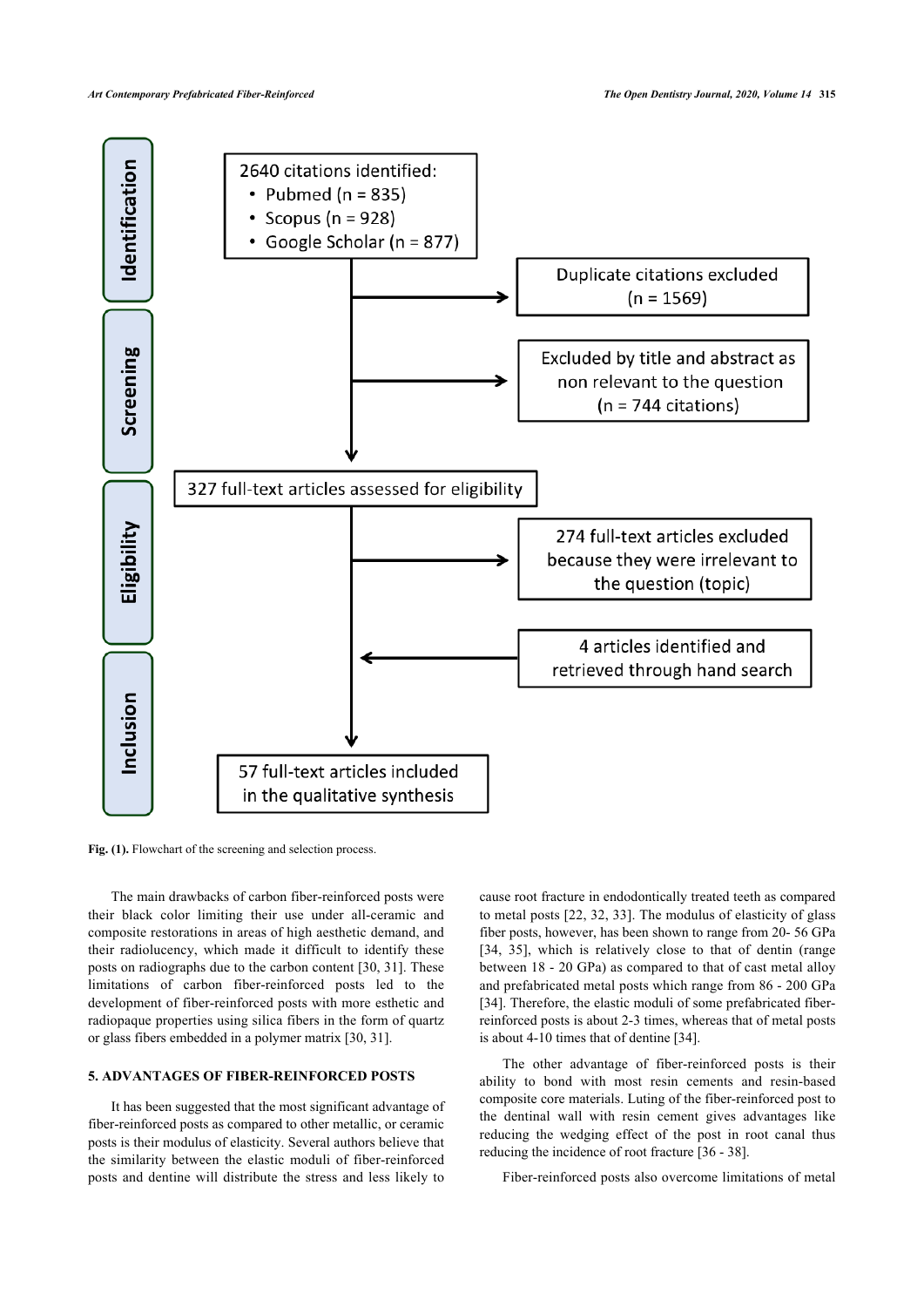posts like the possibility of corrosion and associated possible biocompatibility concerns that may trigger allergic reactions [39]. Furthermore, improved aesthetics of fiber-reinforced posts with glass or quartz fibers offered the most satisfactory visual properties which allowed the use of all ceramic crowns with improved aesthetics of the restored endodontically treated teeth [39]. Moreover, the use of fiber-reinforced posts simplified clinical procedures by eliminating the need for laboratory steps and facilitated re-treatment in cases of endodontic failure as a result of their easier removal techniques [39 - 41].

## **6. COMPOSITION OF FIBER-REINFORCED POSTS**

There is a myriad of commercially available fiberreinforced posts on the market to choose from (Table **1**). They are essentially composed of pre-stretched fibers bounded by a polymer resin matrix [11]. The different components of the fiber-reinforced post are shown in Figs. (**2** and **3**).



**Fig. (2).** Fig. (**2-A**) shows a scanning electron microscope image of a cross-section of prefabricated fiber-reinforced post surrounded by a composite core (X 100). Fig. (**2-B**) Magnified image (X700)in the middle of the post demonstrating glass fibers surrounded by the polymer matrix. C: Composite core. P: Prefabricated fiber-reinforced post. M: Polymer matrix. F: Glass fiber.

### **Table 1. Commonly used/investigated prefabricated fiber-reinforced posts.**

| Post                              | Composition     |                                            |                                                                    | Manufacturer          |
|-----------------------------------|-----------------|--------------------------------------------|--------------------------------------------------------------------|-----------------------|
|                                   | <b>Matrix</b>   | <b>Fiber</b>                               | <b>Shape</b>                                                       |                       |
| <b>DT Light Post Illusion</b>     | Epoxy $40\%$    | Quartz 60%                                 | Double Tapered                                                     | RTD, Grenoble, France |
| DT Light Post                     | Epoxy $40\%$    | Quartz 60%                                 | Double Tapered                                                     | RTD, Grenoble, France |
| DT Light-Post Illusion<br>$X-R0$  | Epoxy $40\%$    | Quartz 60%                                 | Double Tapered                                                     | Bisco, USA            |
| Aestheti Plus                     | Epoxy $40\%$    | Quartz 60%                                 | Two-stage Taper                                                    | RTD, Grenoble, France |
| Macrolock Illusion<br>Post        | Epoxy40%        | Quartz 60% wt.                             | Tapered, Circumferential<br>head grooves, spiral head<br>serration | RTD, Grenoble, France |
| <b>Ellipson Post</b>              | Epoxy resin 36% | Ouartz fiber 80% wt.                       | Tapered, Oval fiber post                                           | RTD, Grenoble, France |
| Fibercone<br>'The Accessory Post' | Epoxy resin     | Quartz stretched fiber                     | Tapered shaft portion                                              | RTD, Grenoble, France |
| Endo-Light Post                   | $E$ poxy40%     | Quartz 60% vol.                            | Tapered                                                            | RTD, Grenoble, France |
| DT Illusion Xro Sl                | Epoxy $40\%$    | Quartz fiber 60% vol.                      | Double Tapered                                                     | VDW, Munich, Germany  |
| DT Light                          | Epoxy $40\%$    | Pre-conditioned Quartz<br>fiber $60\%$ wt. | Double Tapered                                                     | VDW, Munich, Germany  |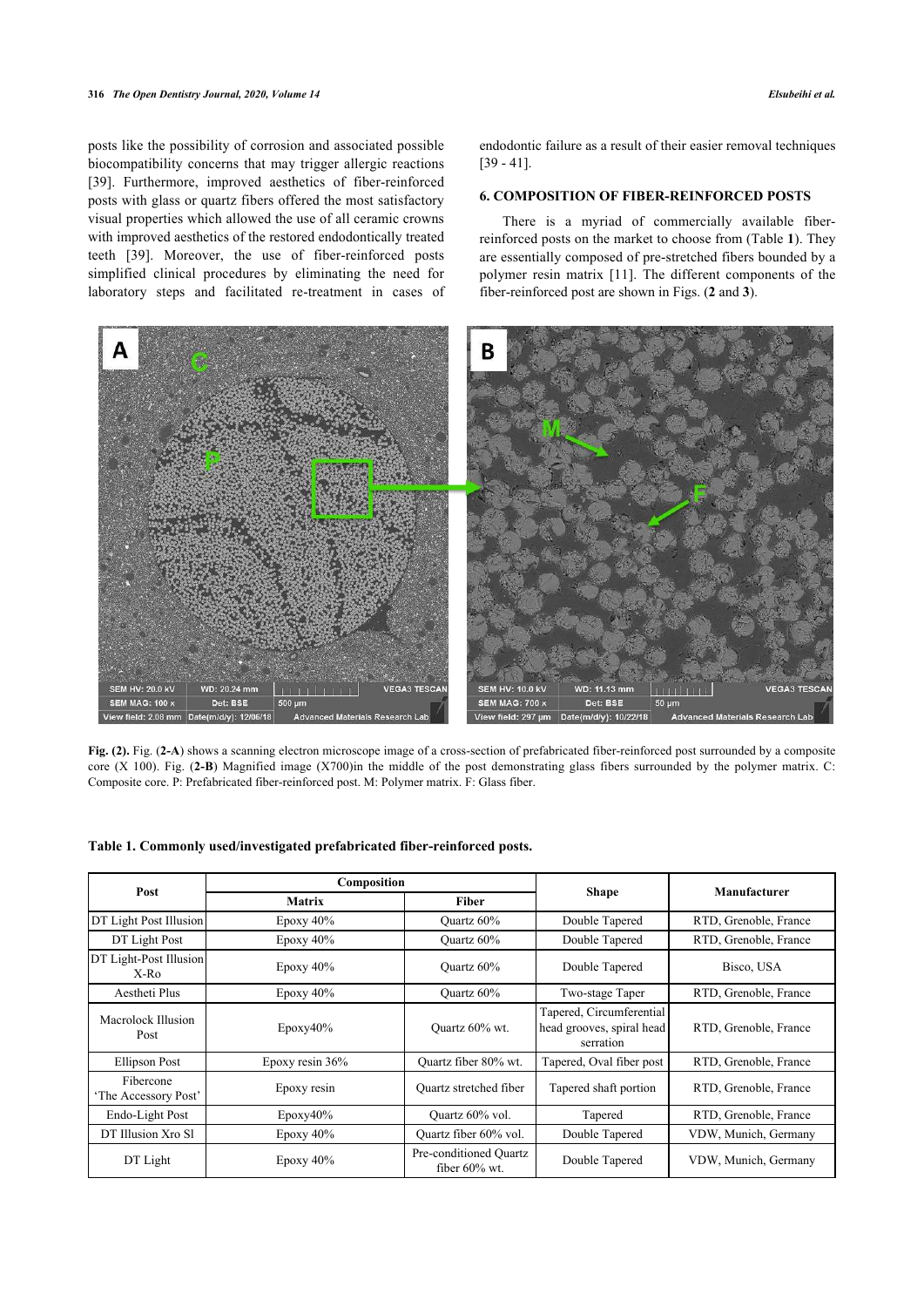*(Table 1) cont.....*

| Post                                                                           | Composition                                                                                         |                                             |                                                                                       |                                                |
|--------------------------------------------------------------------------------|-----------------------------------------------------------------------------------------------------|---------------------------------------------|---------------------------------------------------------------------------------------|------------------------------------------------|
|                                                                                | <b>Matrix</b>                                                                                       | <b>Fiber</b>                                | <b>Shape</b>                                                                          | Manufacturer                                   |
| DT Light Safety Lock                                                           | Epoxy 40%<br>(silica and silane coated)                                                             | Quartz 60%wt,                               | Double Tapered                                                                        | VDW, Munich, Germany                           |
| Relyx Fiber Post                                                               | Epoxy 30-40%<br>Zirconia filler.                                                                    | Glass 60-70%                                | Double Tapered                                                                        | 3M ESPE, St.Paul, MN, USA                      |
| Dentin Post X                                                                  | Epoxy 40%                                                                                           | Glass 60%                                   | Tapered with aretentive<br>head, Coating layers of<br>silicate, silane and<br>polymer | Komet, Lemgo, Germany                          |
| Glass Fiber Reforpost                                                          | Epoxy 19%                                                                                           | Glass 80%<br>Stainless steel lament 1%      | Parallel and Serrated                                                                 | Angelus, Londrina, PR, Brazil                  |
| <b>Exacto Translucent</b><br>Fiber Post                                        | Epoxy 20%                                                                                           | Glass 80%                                   | Double Tapered                                                                        | Angelus, Londrina, PR, Brazil                  |
| Reforpin<br>'The Accessory Post'                                               | Epoxy 20%                                                                                           | Glass 80%                                   | Tapered                                                                               | Angelus, Londrina, PR, Brazil                  |
| Glassix Fiber<br>Post                                                          | Epoxy $40\%$                                                                                        | Glass 60%                                   | Parallel                                                                              | Nordin, Montreux<br>Switzerland                |
| <b>Glassix Plus</b><br>Radiopaque & Light<br><b>Transmitting Fiber</b><br>Post | Epoxy (ethoxyline) 25-35%                                                                           | Glass 65-75%                                | Parallel                                                                              | Nordin, Montreux<br>Switzerland                |
| Matchpost                                                                      | Epoxy 40%                                                                                           | Glass 60%                                   | Tapered apical section                                                                | RTD, Grenoble, France                          |
| Parapost Fiber White                                                           | Epoxy 29%                                                                                           | Glass 42%, Filler 29%                       | Parallel                                                                              | Coltene/Whaledent Inc, USA                     |
| Parapost Fiber Lux                                                             | Epoxy 40%                                                                                           | Glass $60%$                                 | Parallel                                                                              | Coltene/Whaledent Inc, USA                     |
| Parapost Taper Lux                                                             | Epoxy 40%                                                                                           | Glass 60%                                   | Tapered                                                                               | Coltene/Whaledent Inc, USA                     |
| Dentolic Glass Fiber<br>Post                                                   | Epoxy 20% wt.                                                                                       | Glass 80% wt.                               | Double Tapered                                                                        | Itena-Clinical, France                         |
| Ilumi Fiber Optic<br>Post,                                                     | Epoxy 30% wt.                                                                                       | Reinforced optical glass<br>fiber $70\%$ ,  | Tapered                                                                               | iLumi Sciences Inc, USA                        |
| Radix Fiber Post                                                               | Epoxy 40%                                                                                           | Zirconium enriched glass<br>60%             | Double Tapered                                                                        | Dentsply Maillefer, Ballaigues,<br>Switzerland |
| Snowpost                                                                       | Epoxy 40%                                                                                           | Glass (with 18%<br>zirconia) 60%            | Taper in the apical third                                                             | Carbotech, Ganges, France                      |
| Snowlight                                                                      | Vinyl-polyestermethacrylate 35%                                                                     | Glass (with 18%<br>zirconia) 65%            | Taper in the apical third                                                             | Carbotech, Ganges, France                      |
| Carbon Fiber<br>Reforpost                                                      | Epoxy 21%                                                                                           | Carbon 79%                                  | Parallel and Serrated                                                                 | Angelus, Londrina, PR, Brazil                  |
| Composipost                                                                    | Epoxy 36%                                                                                           | Carbon 64%vol.                              | Two-stage parallel                                                                    | RTD, Grenoble, France                          |
| Carbonite                                                                      | Epoxy 35%                                                                                           | Carbon 65%, (Carbon<br>fiber braided plait) | Parallel                                                                              | Nordin, Montreux<br>Switzerland                |
| C-Post                                                                         | Epoxy $36%$                                                                                         | Carbon 64%, Pyrolitic<br>carbon fiber       | Tapered                                                                               | Bisco, USA                                     |
| Carbopost                                                                      | Epoxy $40\%$                                                                                        | Carbon 60%                                  | Parallel                                                                              | Carbotech, Ganges, France                      |
| <b>Luxapost Fiber Post</b>                                                     | Bis-GMA based resin                                                                                 | Glass fiber                                 | Tapered                                                                               | DMG, Hamburg, Germany                          |
| Fibrekor Fiber Post                                                            | Bis-GMA, HDDMA, UDMA,<br>DEAMA 29% wt. Barium sulfate,<br>barium silicate fillers.                  | Glass 71%wt.,                               | Parallel and serrated                                                                 | Pentron, Wallingford, CT, USA                  |
| Fibrekleer Serrated<br>Post                                                    | BisGMA, UDMA, HDDMA 16-19%                                                                          | Glass 81-84%wt.                             | Three types: parallel,<br>tapered, and serrated                                       | Jeneric/Pentron, Wallingford,<br>CT, USA       |
| Rebilda Post                                                                   | Dimethacrylate 20% (UDMA)                                                                           | Glass 70%, Filler 10%                       | Apical 8mm is taper,<br>Coronal 10mm is parallel                                      | Voco, Cuxhaven, Germany                        |
| <b>FRC</b> Postec Plus                                                         | Dimethacrylate 21% (UDMA,<br>TEGDMA). Ytterbium trifluoride 9%,<br>highly dispersedsilicon dioxide) | Glass 70%,                                  | Tapered                                                                               | Ivoclar-Vivadent, Schaan,<br>Liechenstein      |
| GC Fiber Post                                                                  | Methacrylate 42%                                                                                    | Glass 58%                                   | Double Tapered                                                                        | Tokyo, Japan                                   |
| <b>Everstick Fiber Post</b>                                                    | Semi IPN PMMA and Bis-GMA                                                                           | Glass 61.5% wt.                             | Unidirectional fiber<br>bundle                                                        | GC, USA                                        |

Bis-GMA: Bisphenol A-glycidyl methacrylate; TEGDMA: Triethylene glycol dimethacrylate, UDMA: Urethane dimethacrylate. IPN: Interpenetrating polymer matrix, PMMA: Polymethylmethacrylate, DEAMA: diethylaminoethyl methacrylate, HDDMA: Hexanediol dimethacrylate. Some manufacturers do not specify whether the matrix to fiber ratio was in weight (wt) or volume (vol.).Information obtained from technical data provided by the respective manufacturers.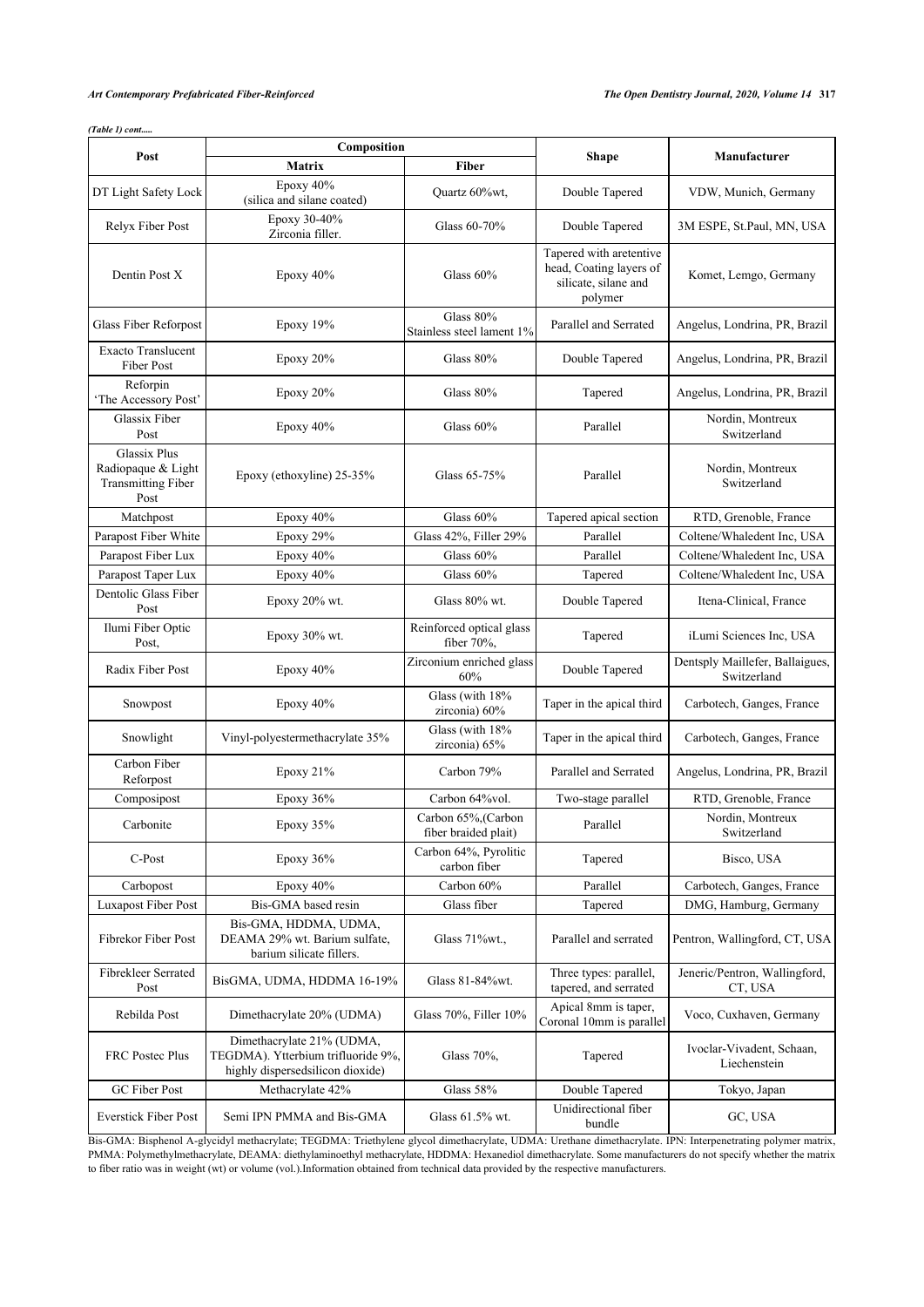

**Fig. (3).** Different components of prefabricated fiber-reinforced posts. **\*** Some manufacturers add fillers such as zirconia, barium, and silicate dioxide to improve radiopacity. Polyimide matrix is still experimental, and no known commercial prefabricated fiber-reinforced post has Polyimide matrix.

## **6.1. Matrices used in Fiber-reinforced Posts**

The functions of the matrix in fiber-reinforced posts are to hold the fibers together in the post, as well as interact with functional monomers contained in the adhesive cements for successful bonding of post to root dentine and to composite core materials [31]. Furthermore, the matrix transfers stresses between fibers and protects fibers from the outside environment such as chemicals, moisture, and mechanical shocks [42]. Thus, the matrix may influence the compressive strength of the post, as well as interlaminar shear properties between the matrix and the fiber [42].

During the manufacturing of fiber-reinforced posts, glass or quartz fibers are pre-stretched and treated with silane coupling agent before they are impregnated in the resin matrix [43]. The resin-impregnated fibers are then heat cured to form blocks of different shapes and diameters. Finally, the blocks are shaped into posts with different geometries and diameters

through a milling process [44]. As a result of the milling process, some of the fibers are exposed onto the surface of the prefabricated posts (Fig. **4**).

Two major types of matrices are used in prefabricated fiber-reinforced posts. The first type consists of a highly crosslinked polymer matrix polymerized by the manufacturers, while the second type consists of unpolymerized, the so-called interpenetrating polymer matrix where the dentist can polymerize it during the fabrication of the post-core restoration [11].

The most common types of matrices used in the polymerized cross-linked fiber-reinforced posts are epoxybased or diamethacrylate-based cross-linked matrix. Less commonly, some manufacturers use polymethylmethacrylatebased resin matrix for their posts. Additionally, some investigators have suggested the use of aromatic polyimides as a matrix for fiber-reinforced posts [45].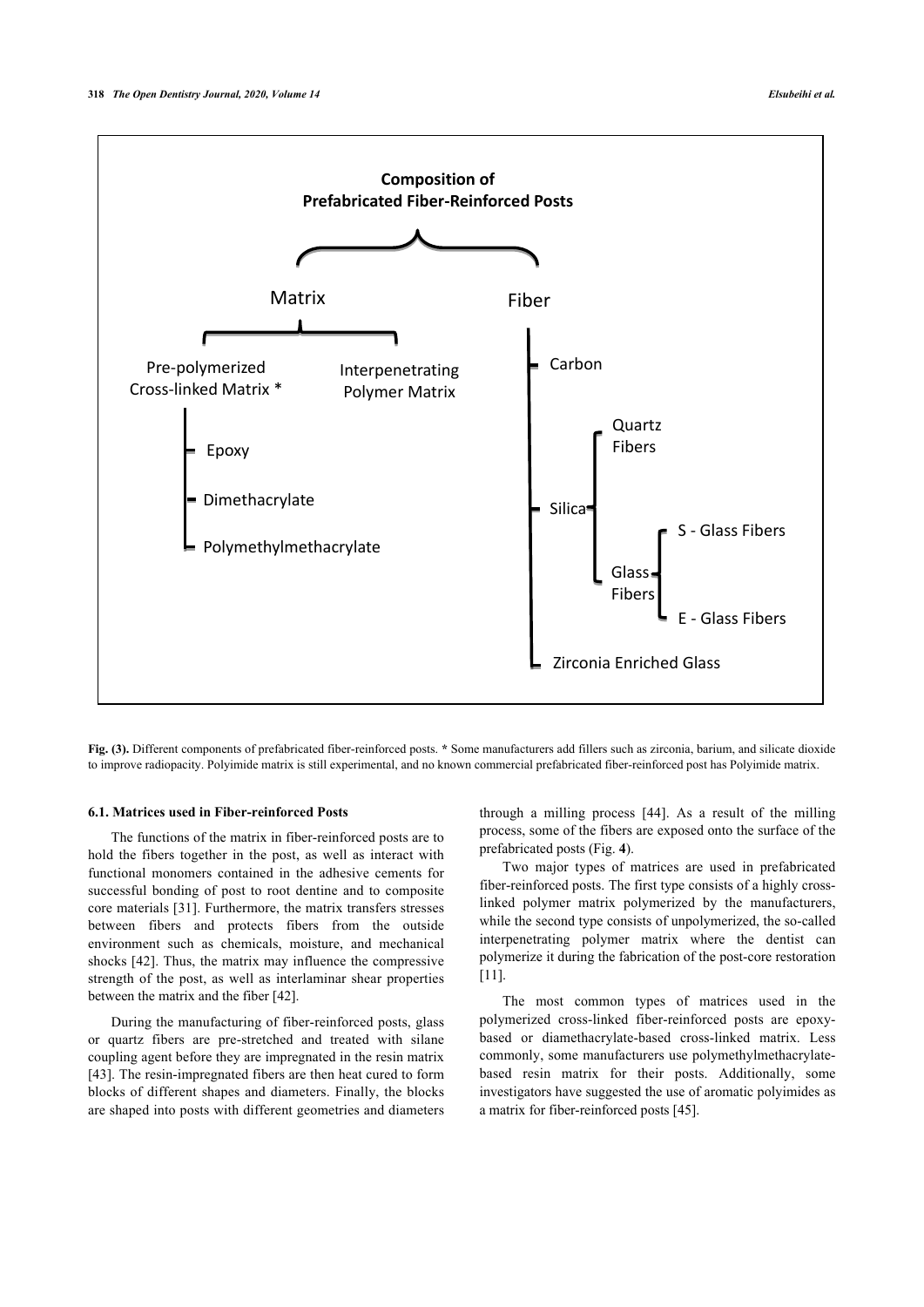

**Fig. (4).** Scanning electron microscope image (500X) of the surface of the prefabricated fiber-reinforced post. Note matrix and exposed glass fibers as a result of the manufacturing process.

Epoxy resin are thermosetting polymers, also known as polyepoxide, that are formed by the reaction of the base epoxide with the reactor polyamine [46]. On the other hand, the aromatic monomer Bis-GMA (bisphenol A glycidyl methacrylate) used widely as a matrix in dental composite resin materials have also been used as a matrix in fiber-reinforced posts. Bis-GMA matrix is known to be stiffer than the epoxy matrix [47]. As a result, flexural strength tests have shown that Bis-GMA-based matrix to experience greater stresses than epoxy-based matrix in fiber-reinforced posts [47]. Only a few manufacturers use polymethylmethacrylate of high molecular weight (> 220 KDa) as a matrix for fiber-reinforced posts [48].

The wide use of carbon-reinforced polyimide composite materials in aerospace and automobile industries has triggered researchers to investigate the possible use of these materials in fiber-reinforced posts [49]. Fiber-reinforced aromatic polyimides have been shown to have high strength and stiffness, lower density, high fatigue endurance, low thermal coefficient, and the ability to withstand extreme temperature changes [49, 50].

Gao and colleagues demonstrated that polyimide-based resin reinforced by high strength carbon fibers have good mechanical and biological properties and suggested its use in clinical situations [45]. Recently, Yang and Xu [51] found that blending polyimide and epoxy polymers have favorable mechanical properties and suggested its use as a matrix for fiber-reinforced posts. However, no fiber-reinforced post with polyimide matrix has been marketed.

#### **6.2. Fibers used in Fiber-reinforced Posts**

As it has been already alluded to, original fibers used in fiber-reinforced posts were made of carbon [22, 28]. As these carbon fibers did not fulfill aesthetic requirements under allceramic restorations, manufacturers developed more aesthetic fibers made of silica. Silica-based fibers can be either glass or quartz [30, 31]. The incorporated glass or quartz fibers imparted similar biomechanical properties, as carbon-fiberreinforced posts, including elasticity, high tensile strength, low electrical conductivity, resistance to solubility and biochemical degradation [31,39,52]. On the other hand, some manufacturers used zirconia enriched glass fibers [15].

Due to their favorable mechanical properties and transparent appearance, glass fibers had become the most commonly used fibers in fiber-reinforced posts [46]. Based on their chemical composition there are several types of glass fibers available including A-glass (Alkali glass), C-glass (chemically resistant glass), D-glass (dielectric glass), R-glass (resistant glass), S-glass (high strength glass), and E-glass (electric glass) among others [42]. However, the most common types used in fiber-reinforced posts are the S-glass and E-glass fibers [46]. S-glass is known to have higher tensile strength and is rather expensive to produce, whereas E-glass has good tensile and compressive strength, as well as electrical properties and lower production cost [42]. However, E-glass has lower tensile modulus and lower fatigue resistance resulting in relatively poor impact resistance as compared to Sglass [42]. On the other hand, quartz fibers made out of pure silica in crystallized form, which is an inert material with a low coefficient of thermal expansion, has been used in several commercial fiber-reinforced posts [29] as seen in Table **1**.

In addition to the types and properties of individual fibers, other fiber-related factors can affect the mechanical properties that may affect the clinical success of fiber-reinforced posts [42]. These include fiber orientation, fiber density,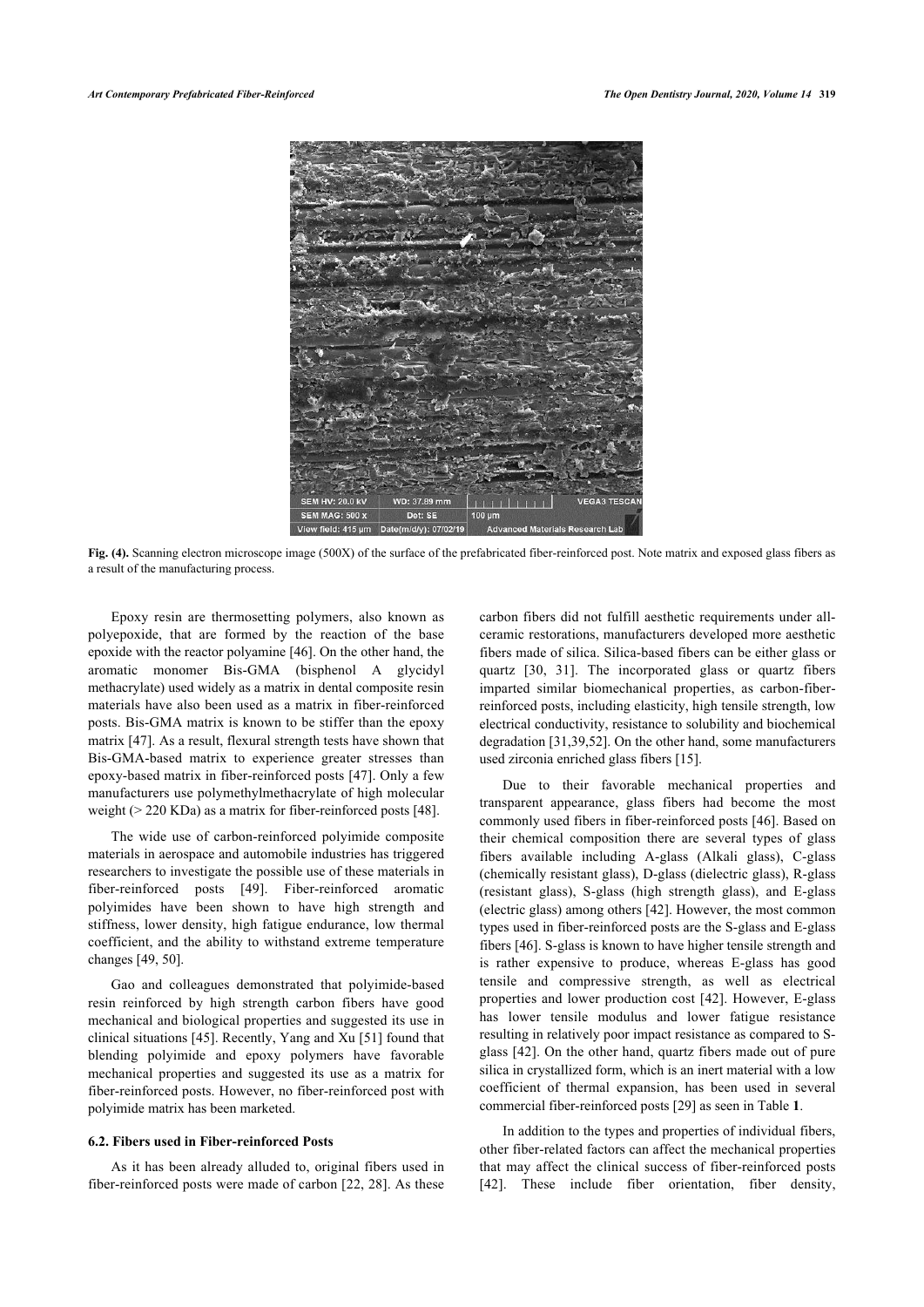impregnation of fibers with the matrix polymer, and adequate adhesion of fibers to the matrix polymer [53, 42].

In fiber-reinforced posts, continuous unidirectional fibers are used [53]. Fibers direction influences the mechanical properties of fiber-reinforced posts [54]. The fibers are continuous and oriented parallel to the post longitudinal axis Fig. (**5**) with different diameters ranging from 6.0 to 21.0 microns [42, 48]. Fibers density (i.e. the number of fibers per mm<sup>2</sup> of the post-cross-sectional surface) usually provided by the manufacturers' and is expressed by weight or volume and varies from one brand to the other. Increased fiber density improves the strength and load-bearing capacity of fiberreinforced posts [53]. In a transverse section of the post 30-50% of the area is occupied by fibers [30, 55] with fibers of smaller diameter allowing higher packing density of up to 70%.

The fibers should be well impregnated, meaning that resin should come in contact with the surface of every fiber, in order to achieve adequate adhesion of the fibers to the polymer matrix [53]. With good impregnation, optimal reinforcement and transfer of stresses from the polymer matrix to the reinforcing fibers are achieved [42]. During the fabrication of posts, fibers are pre-stressed, and resin injected under pressure to fill the spaces between the fibers, giving them solid cohesion [56]. The smaller the diameter of the fiber filaments the better the matrix ability to spread between the fibers leading to an increase in interlaminar tightness [48]. In addition, fibers are pre-coated with silane in order to improve the adhesion at the fiber-resin matrix interface [42, 56]. This also protects the fibers from damage during handling, modifying the catalytic and wettability properties of fiber surfaces so that their

chemical resistance increased [57].

A durable adhesion between fibers and matrix of posts ensures that the load is transferred to the stronger fibers, thus optimizing the function of fibers as the reinforcing component of fiber-reinforced posts. On the other hand, if adhesion is not so durable and if any voids appear between the fiber and the matrix, these voids may act as initial fracture sites that encourage the breakdown of the material [42]. Differences in the coefficient of thermal expansion between fibers and resin matrix may affect the structural integrity of the post following thermal fluctuations in the mouth. There are large variations in the coefficient of thermal expansion between the polymer matrix (40-80 X10<sup>-6</sup>/°C) and that of E-glass (8 X10<sup>-6</sup>/°C), quartz (0.2  $X10^{-6}$ /°C), and carbon (0.4  $X10^{-6}$ /°C) fibers [29]. It has been shown that thermocycling decreased the flexural modulus of different fiber posts by approximately 10% [29]. This suggests that the mismatch in the coefficient of thermal expansion between fibers and matrix polymers might affect the long-term integrity of fiber posts.

Studies reported that post debonding is the most common type of failure seen in teeth restored with prefabricated fiberreinforced posts [58]. *In vitro* studies have shown that the bond strength of luted fiber-reinforced posts was significantly lower in the apical third of canals followed by the middle third as compared to a coronal third of root canals [28, 59]. In fact, various fiber-reinforced posts have been shown to reduce the transmission of polymerization light intensity differently as light travels from the coronal toward the apical third of root canals [15].



Fig. (5). Scanning electron microscope image (X 500) of prefabricated fiber-reinforced post that sustained a cohesive fracture within the post. Note the unidirectional arrangement of glass fibers.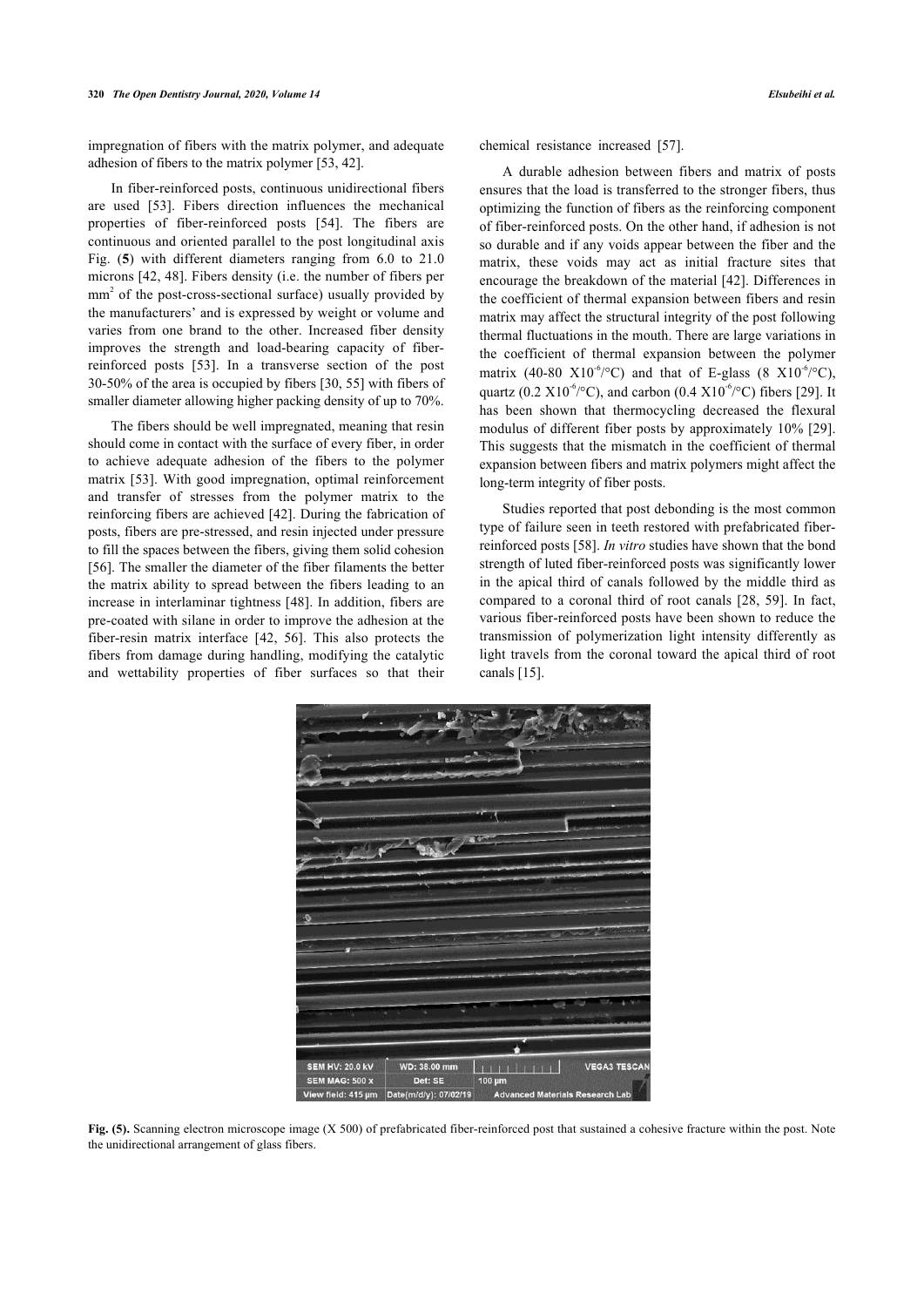

**Fig. (6).** Schematic drawing of a cross-section of iLumi glass fiber post (A) and conventional prefabricated fiber-reinforced post (B). Note the monolayer of optical glass cladding material around each glass fiber of the iLumi post. F: glass fiber. M: polymer matrix.

The difference in light transmission between different fiber-reinforced posts can be attributed to differences in type and number of fibers, as well as the diameter and orientation of fibers [15]. In addition, the refractive index of the matrix used which can be influenced by factors such as the type of monomer, pigments, and fillers used can also affect absorption and scattering of light transferred to various depths of posts in the root canals [60]. Recently a novel fiber-reinforced post (iLumi fiber optic post; iLumi Sciences), was introduced into the market with the premise that it is able to transmit light to the most apical parts of the canal, thus improving the retention of the post and reducing the debonding rate [61]. In the iLumi fiber optic post, each fiber is thermally coated with optical glass cladding made of a non-corrosive, biocompatible material, the exact nature of which is kept confidential by the manufacturer (Fig. **6**). This monolayer around each fiber is believed to force the light to be internally reflected and transmits to the apical end of the post. Studies have shown that this results in complete polymerization of resin cement as compared to other types of translucent fiber-reinforced posts [61]. While manufacturers claim that this resulted in increased bond strength of the apical third of luted iLumi fiber optic post, this has not been independently demonstrated.

It is highly desirable that posts cemented in root canals be visible on radiographs for evaluation and follow up. Therefore, prefabricated posts should have radiopacity similar to or close to that of root dentine. Studies have shown that different types of prefabricated fiber-reinforced posts exhibited different radiopacity levels. The composition of the post appears to be the most significant factor affecting the radiopacity of prefabricated fiber-reinforced posts [17]. Elements that appear

to affect the radiopacity of the prefabricated fiber-reinforced post include silicon (Si), which may present in the form of silica, as well as zirconia (Zr), barium (Ba), and aluminum (Al) [17]. Differences in percentages of the various radiopaque elements, their atomic number, and crystallization forms seem to affect the radiopacity from one type of fiber-reinforced to the other [17]. These elements can be present in the fibers, matrix and/or added as fillers in some commercially available prefabricated fiber-reinforced posts.

## **CONCLUSION**

Increased interest in the use of prefabricated fiberreinforced posts resulted in the development of an enormous number of prefabricated cross-linked fiber-reinforced posts with different compositions, geometries, and properties. Understanding the composition of the different prefabricated fiber-reinforced posts available will aid clinicians in understanding the vast literature on the topic and help in their selection for clinical use. While the exact composition of the different prefabricated fiber-reinforced post is kept confidential by the manufacturers, the basic composition consists of prestretched fibers embedded in a resin polymer matrix. The functions of the different components and how they influence each other was discussed.

## **CONSENT FOR PUBLICATION**

Not applicable.

#### **FUNDING**

This work was supported by research grant [No. 2018-A-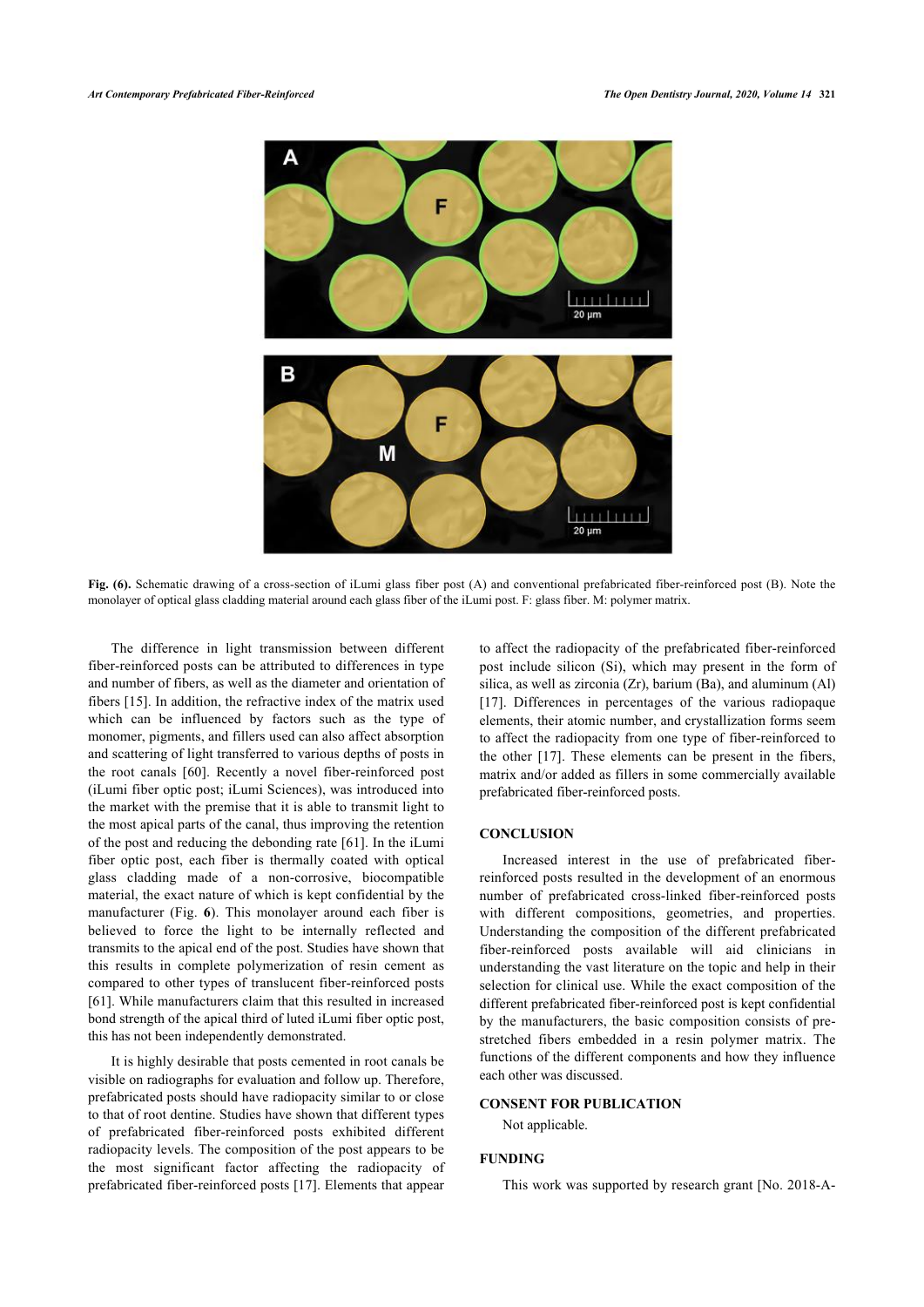DN-03] from Ajman University, Ajman, United Arab Emirates.

### **CONFLICT OF INTEREST**

The author declares no conflict of interest, financial or otherwise.

#### **ACKNOWLEDGEMENTS**

Declared none.

#### **REFERENCES**

- [1] Faria AC, Rodrigues RC, de Almeida Antunes RP, de Mattos MdaG, Ribeiro RF. Endodontically treated teeth: characteristics and considerations to restore them. J Prosthodont Res 2011; 55(2): 69-74. [http://dx.doi.org/10.1016/j.jpor.2010.07.003] [PMID: 20709618]
- [2] Türp JC, Heydecke G, Krastl G, Pontius O, Antes G, Zitzmann NU. Restoring the fractured root-canal-treated maxillary lateral incisor: in search of an evidence-based approach. Quintessence Int 2007; 38(3): 179-91. [PMID: 17333995]
	-
- [3] Cheung W. A review of the management of endodontically treated teeth. Post, core and the final restoration. J Am Dent Assoc 2005; 136(5): 611-9. [http://dx.doi.org/10.14219/jada.archive.2005.0232] [PMID:

15966648]

- [4] Lovdahl PE, Nicholls JI. Pin-retained amalgam cores *vs*. cast-gold dowel-cores. J Prosthet Dent 1977; 38(5): 507-14.
	- [http://dx.doi.org/10.1016/0022-3913(77)90025-7] [PMID: 335051]
- [5] Guzy GE, Nicholls JI. *In vitro* comparison of intact endodontically treated teeth with and without endo-post reinforcement. J Prosthet Dent 1979; 42(1): 39-44. [http://dx.doi.org/10.1016/0022-3913(79)90328-7] [PMID: 379307]
- [6] Sorensen JA, Martinoff JT. Clinically significant factors in dowel design. J Prosthet Dent 1984; 52(1): 28-35.
- [http://dx.doi.org/10.1016/0022-3913(84)90176-8] [PMID: 6379161] [7] Trope M, Maltz DO, Tronstad L. Resistance to fracture of restored endodontically treated teeth. Endod Dent Traumatol 1985; 1(3): 108-11.

[http://dx.doi.org/10.1111/j.1600-9657.1985.tb00571.x] [PMID: 3893998]

- [8] Morgano SM. Restoration of pulpless teeth: Application of traditional principles in present and future contexts. J Prosthet Dent 1996; 75(4):  $375 - 80$
- [http://dx.doi.org/10.1016/S0022-3913(96)90028-1] [PMID: 8642522] [9] Torbjörner A, Fransson B. A literature review on the prosthetic treatment of structurally compromised teeth. Int J Prosthodont 2004; 17(3): 369-76.
- [PMID: 15237888] [10] Bittner N, Hill T, Randi A. Evaluation of a one-piece milled zirconia post and core with different post-and-core systems: An *in vitro* study. J Prosthet Dent 2010; 103(6): 369-79. [http://dx.doi.org/10.1016/S0022-3913(10)60080-7] [PMID: 20493326]
- [11] Alnaqbi IOM, Elbishari H, Elsubeihi ES. Effect of fiber post-resin matrix composition on bond strength of post-cement interface. Int J Dent 2018; 2;2018: 4751627. eCollection [http://dx.doi.org/10.1155/2018/4751627]
- [12] Song CH, Choi JW, Jeon YC, *et al.* Comparison of the microtensilebond strength of a polyetherketoneketone (PEKK) tooth post cemented with various surface treatments and various resin cements. Materials (Basel) 2018; 11(6): E916. [http://dx.doi.org/10.3390/ma11060916] [PMID: 29844270]
- [13] Alonso de la Peña V, Darriba IL, Caserío Valea M, Guitián Rivera F. Mechanical properties related to the microstructure of seven different fiber reinforced composite posts. J Adv Prosthodont 2016; 8(6): 433-8. [http://dx.doi.org/10.4047/jap.2016.8.6.433] [PMID: 28018560]
- [14] Chieruzzi M, Pagano S, Pennacchi M, Lombardo G, D'Errico P, Kenny JM. Compressive and flexural behaviour of fibre reinforced endodontic posts. J Dent 2012; 40(11): 968-78. [http://dx.doi.org/10.1016/j.jdent.2012.08.003] [PMID: 22917560]
- [15] Goracci C, Corciolani G, Vichi A, Ferrari M. Light-transmitting ability of marketed fiber posts. J Dent Res 2008; 87(12): 1122-6. [http://dx.doi.org/10.1177/154405910808701208] [PMID: 19029079]
- [16] Galhano GA, de Melo RM, Barbosa SH, Zamboni SC, Bottino MA, Scotti R. Evaluation of light transmission through translucent and opaque posts. Oper Dent 2008; 33(3): 321-4. [http://dx.doi.org/10.2341/07-93] [PMID: 18505223]
- [17] Erik AA, Erik CE, Yıldırım D. Experimental study of influence of composition on radiopacity of fiber post materials. Microsc Res Tech 2019; 82(9): 1448-54.
- [http://dx.doi.org/10.1002/jemt.23298] [PMID: 31119821]
- [18] Zicari F, De Munck J, Scotti R, Naert I, Van Meerbeek B. Factors affecting the cement-post interface. Dent Mater 2012; 28(3): 287-97. [http://dx.doi.org/10.1016/j.dental.2011.11.003] [PMID: 22169674]
- [19] Greenhalgh T, Thorne S, Malterud K. Time to challenge the spurious hierarchy of systematic over narrative reviews? Eur J Clin Invest 2018; 48(6)e12931

[http://dx.doi.org/10.1111/eci.12931] [PMID: 29578574]

- [20] Boell SK, Cecez-Kecmanovic D. A hermeneutic approach for conducting literature reviews and literature searchesCAIS [Internet] 2014. Available from https://aisel.aisnet.org/cais/vol34/iss1/12 [http://dx.doi.org/10.17705/1CAIS.03412]
- [21] Collins JA, Fauser BC. Balancing the strengths of systematic and narrative reviews. Hum Reprod Update 2005; 11(2): 103-4. [http://dx.doi.org/10.1093/humupd/dmh058] [PMID: 15618290]
- [22] Duret B, Duret F, Reynaud M. Long-life physical property preservation and prosthodontic rehabilitation with the Composipost. Compend Contin Educ Dent 1996; 17(Suppl. 20): S50-6.
- [23] Theodosopoulou JN, Chochlidakis KM. A systematic review of dowel (post) and core materials and systems. J Prosthodont 2009; 18(6): 464-72. [http://dx.doi.org/10.1111/j.1532-849X.2009.00472.x] [PMID:
- 19500237] [24] Bateman G, Ricketts DNJ, Saunders WP. Fibre-based post systems: A review. Br Dent J 2003; 195(1): 43-8.

[http://dx.doi.org/10.1038/sj.bdj.4810278] [PMID: 12856030]

- [25] Narva KK, Vallittu PK, Helenius H, Yli-Urpo A. Clinical survey of acrylic resin removable denture repairs with glass-fiber reinforcement. Int J Prosthodont 2001; 14(3): 219-24. [PMID: 11484568]
- [26] Vallittu PK. An overview of development and status of fiberreinforced composites as dental and medical biomaterials. Acta BiomaterOdontol Scand 2018; 12;4(1): 44-55. [http://dx.doi.org/10.1080/23337931.2018.1457445]
- [27] Freilich MA, Karmaker AC, Burstone CJ, Goldberg AJ. Development and clinical applications of a light-polymerized fiber-reinforced composite. J Prosthet Dent 1998; 80(3): 311-8.
- [http://dx.doi.org/10.1016/S0022-3913(98)70131-3] [PMID: 9760363] [28] Soares CJ, Santana FR, Pereira JC, Araujo TS, Menezes MS. Influence of airborne-particle abrasion on mechanical properties and bond strength of carbon/epoxy and glass/bis-GMA fiber-reinforced resin posts. J Prosthet Dent 2008; 99(6): 444-54. [http://dx.doi.org/10.1016/S0022-3913(08)60106-7] [PMID: 18514666]
- [29] Lassila LV, Tanner J, Le Bell AM, Narva K, Vallittu PK. Flexural properties of fiber reinforced root canal posts. Dent Mater 2004; 20(1): 29-36. [http://dx.doi.org/10.1016/S0109-5641(03)00065-4] [PMID:

14698771]

- [30] Vichi A, Ferrari M, Davidson CL. Influence of ceramic and cement thickness on the masking of various types of opaque posts. J Prosthet Dent 2000; 83(4): 412-7. [http://dx.doi.org/10.1016/S0022-3913(00)70035-7] [PMID: 10756290]
- [31] Asmussen E, Peutzfeldt A, Heitmann T. Stiffness, elastic limit, and strength of newer types of endodontic posts. J Dent 1999; 27(4): 275-8. [http://dx.doi.org/10.1016/S0300-5712(98)00066-9] [PMID: 10193104]
- [32] Wolff D, Geiger S, Ding P, Staehle HJ, Frese C. Analysis of the interdiffusion of resin monomers into pre-polymerized fiber-reinforced composites. Dent Mater 2012; 28(5): 541-7.
- [http://dx.doi.org/10.1016/j.dental.2011.12.001] [PMID: 22230106] [33] Dietschi D, Ardu S, Rossier-Gerber A, Krejci I. Adaptation of adhesive post and cores to dentin after *in vitro* occlusal loading: Evaluation of post material influence. J Adhes Dent 2006; 8(6): 409-19. [PMID: 17243599]
- [34] Stewardson DA, Shortall AC, Marquis PM, Lumley PJ. The flexural properties of endodontic post materials. Dent Mater 2010; 26(8):